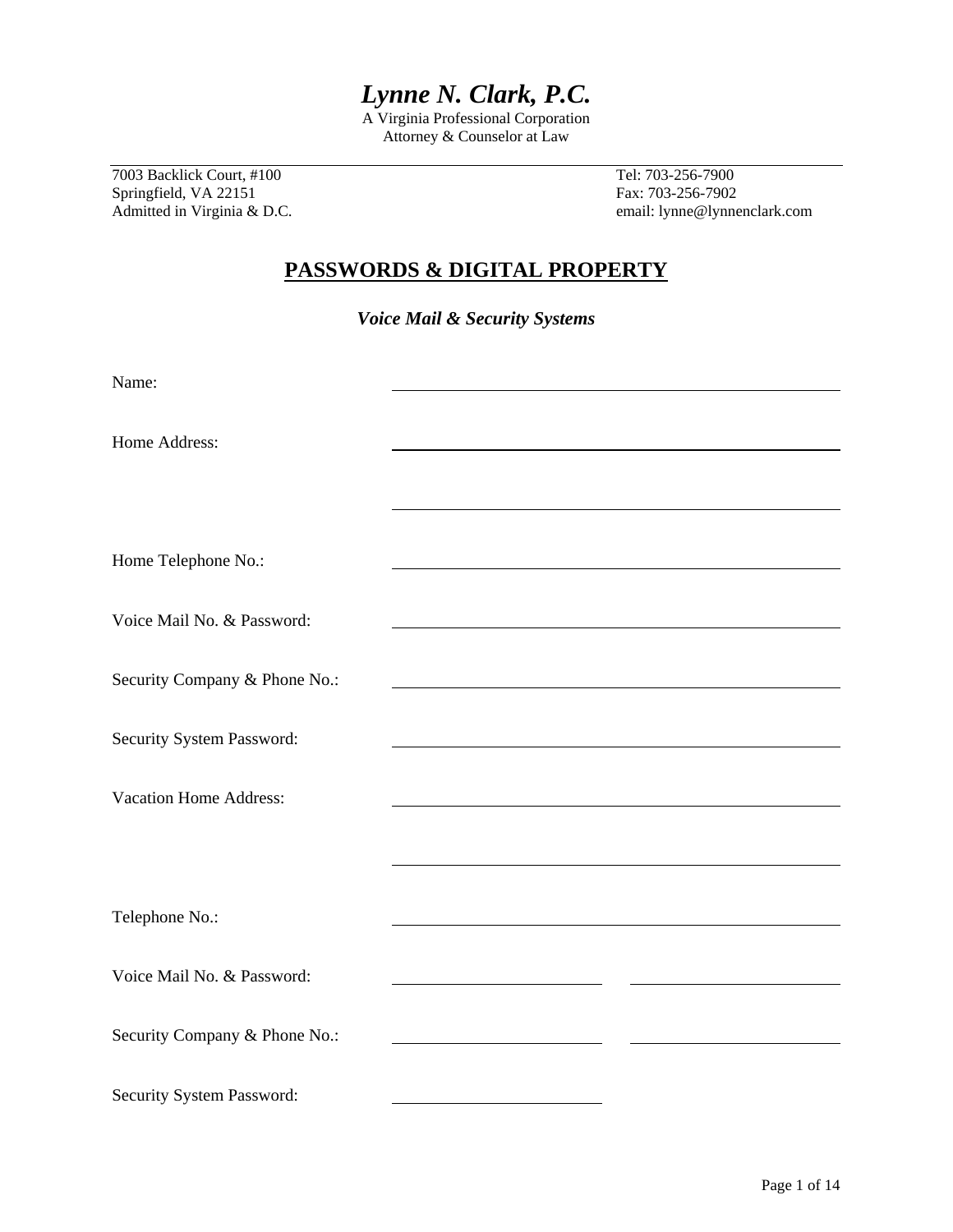Business Address:

| Telephone No.:                      |                                                                                                                       |  |
|-------------------------------------|-----------------------------------------------------------------------------------------------------------------------|--|
| Voice Mail & Password:              |                                                                                                                       |  |
| Personal Cell Phone No. & Password: |                                                                                                                       |  |
| Voice Mail No. & Password:          |                                                                                                                       |  |
| Business Cell Phone No. & Password: | <u> Alexandria de la contexta de la contexta de la contexta de la contexta de la contexta de la contexta de la co</u> |  |
| Voice Mail No. & Password:          | <u> 1989 - Johann Stone, fransk politiker (d. 1989)</u>                                                               |  |
|                                     |                                                                                                                       |  |
|                                     |                                                                                                                       |  |
| Other:                              |                                                                                                                       |  |
|                                     |                                                                                                                       |  |
|                                     |                                                                                                                       |  |
|                                     |                                                                                                                       |  |
|                                     |                                                                                                                       |  |
|                                     |                                                                                                                       |  |
|                                     |                                                                                                                       |  |
|                                     |                                                                                                                       |  |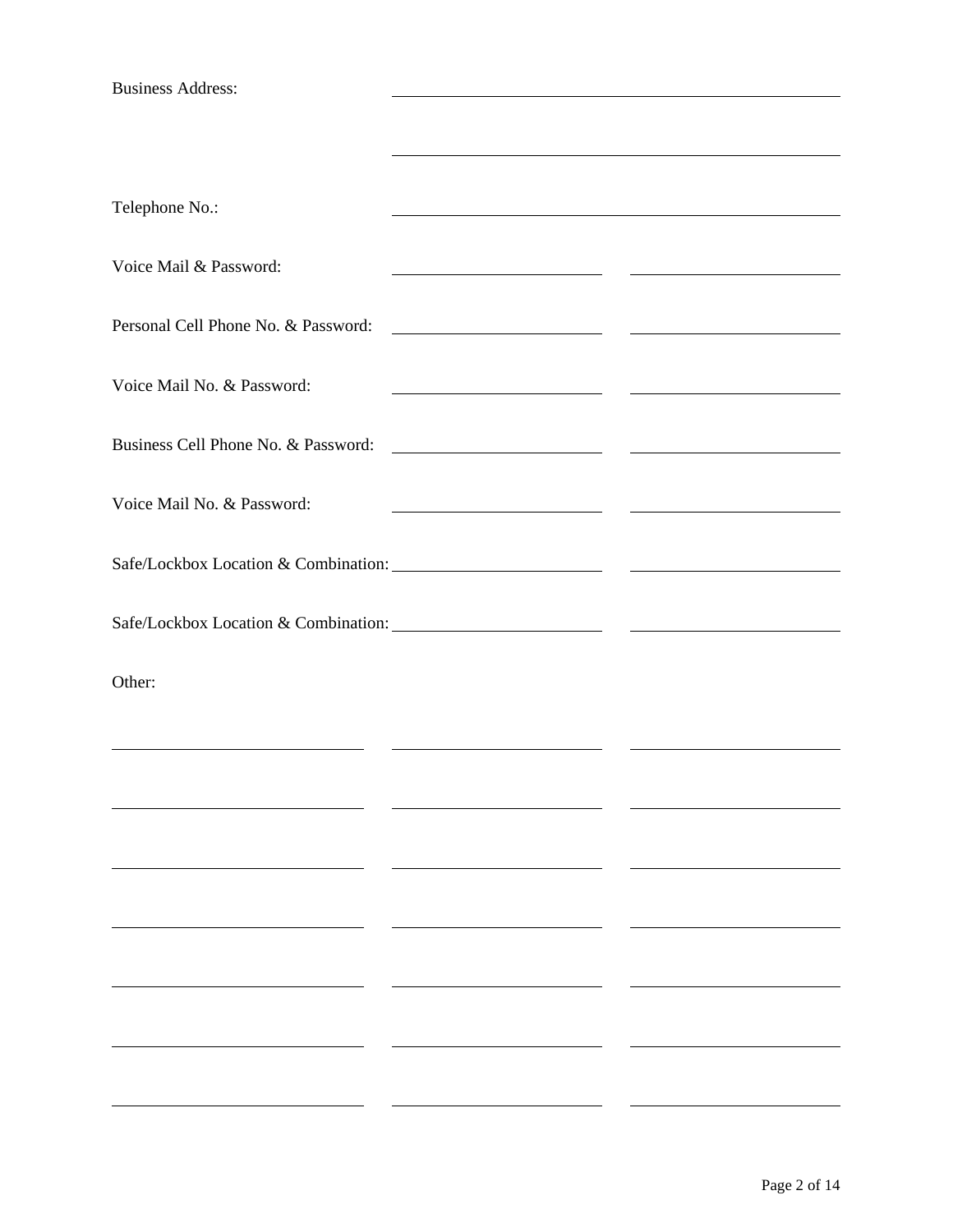## *Computer Passwords*

| Home Computer #1 Description:     |                                                                                                                       |  |
|-----------------------------------|-----------------------------------------------------------------------------------------------------------------------|--|
|                                   |                                                                                                                       |  |
| Account or User Name & Password:  |                                                                                                                       |  |
| Account or User Name & Password:  |                                                                                                                       |  |
| Account or User Name & Password:  |                                                                                                                       |  |
|                                   | <u> 1989 - Johann Barn, amerikansk politiker (</u>                                                                    |  |
| Account or User Name & Password:  |                                                                                                                       |  |
| Home Computer #2 Description:     | <u> 1980 - Johann Stoff, deutscher Stoffen und der Stoffen und der Stoffen und der Stoffen und der Stoffen und de</u> |  |
|                                   |                                                                                                                       |  |
| Account or User Name & Password:  |                                                                                                                       |  |
| Account or User Name & Password:  | <u> 1989 - Johann Barbara, martin a</u>                                                                               |  |
| Account or User Name & Password:  | <u> 1989 - Johann Barnett, fransk politiker (</u>                                                                     |  |
|                                   |                                                                                                                       |  |
| Account or User Name & Password:  |                                                                                                                       |  |
| Business Computer #1 Description: |                                                                                                                       |  |
| Account or User Name & Password:  |                                                                                                                       |  |
|                                   | <u> 1989 - Johann Barbara, martin a</u>                                                                               |  |
| Business Computer #2 Description: |                                                                                                                       |  |
| Account or User Name & Password:  |                                                                                                                       |  |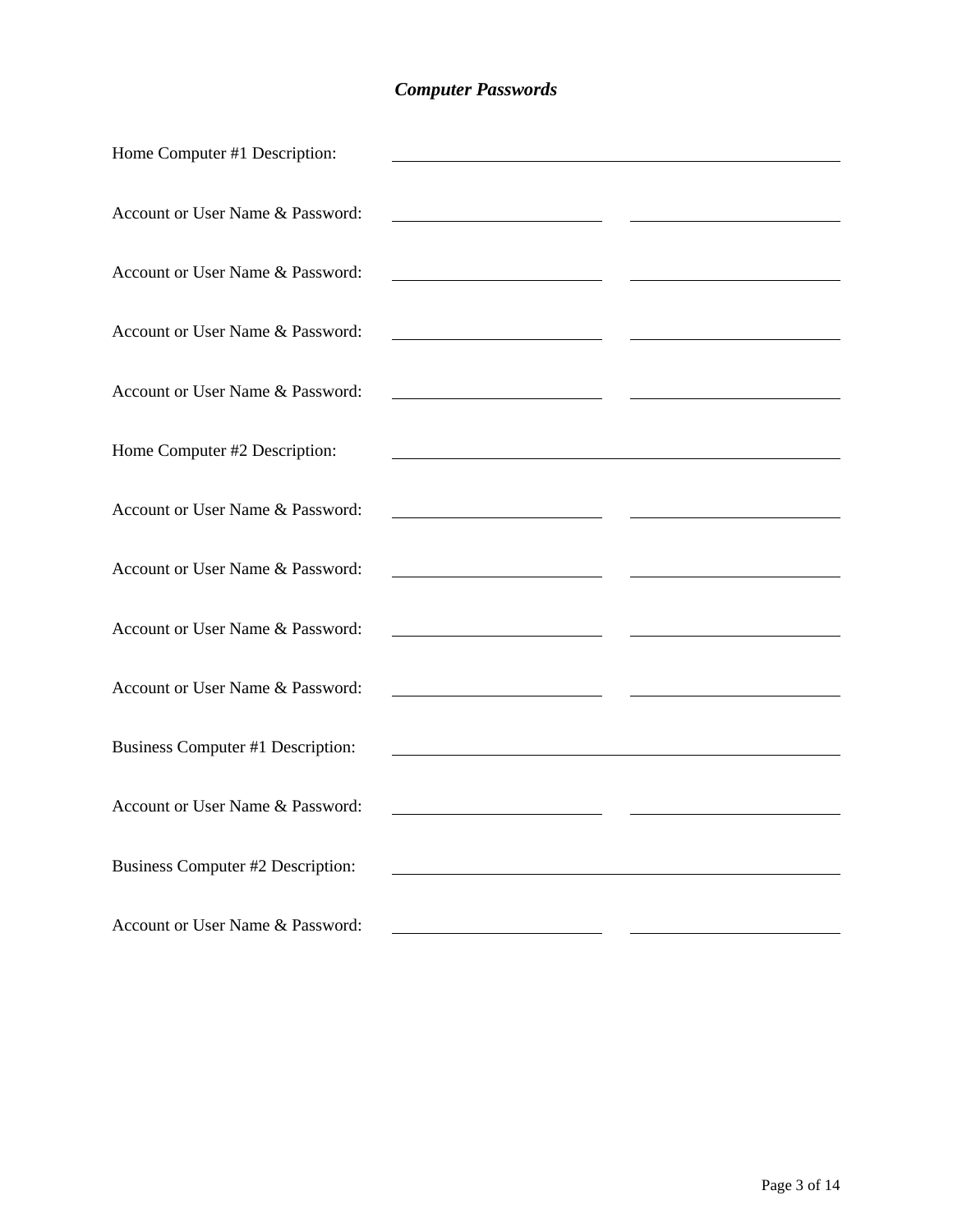Answers to Common Security Questions:

| First Pet:                            |                                                                                                                      |  |
|---------------------------------------|----------------------------------------------------------------------------------------------------------------------|--|
| First Car:                            |                                                                                                                      |  |
| Street You Grew Up On:                |                                                                                                                      |  |
| City of Your Birth:                   |                                                                                                                      |  |
| Mother's Maiden Name:                 | <u> 1980 - Johann Barn, mars ann an t-Amhain Aonaich an t-Aonaich an t-Aonaich ann an t-Aonaich ann an t-Aonaich</u> |  |
| First School You Attended:            |                                                                                                                      |  |
| High School You Attended:             |                                                                                                                      |  |
| Others:                               |                                                                                                                      |  |
|                                       |                                                                                                                      |  |
|                                       |                                                                                                                      |  |
|                                       |                                                                                                                      |  |
|                                       |                                                                                                                      |  |
| Other Devices (USB Keys, Hard Drives) |                                                                                                                      |  |
|                                       |                                                                                                                      |  |
|                                       |                                                                                                                      |  |
|                                       |                                                                                                                      |  |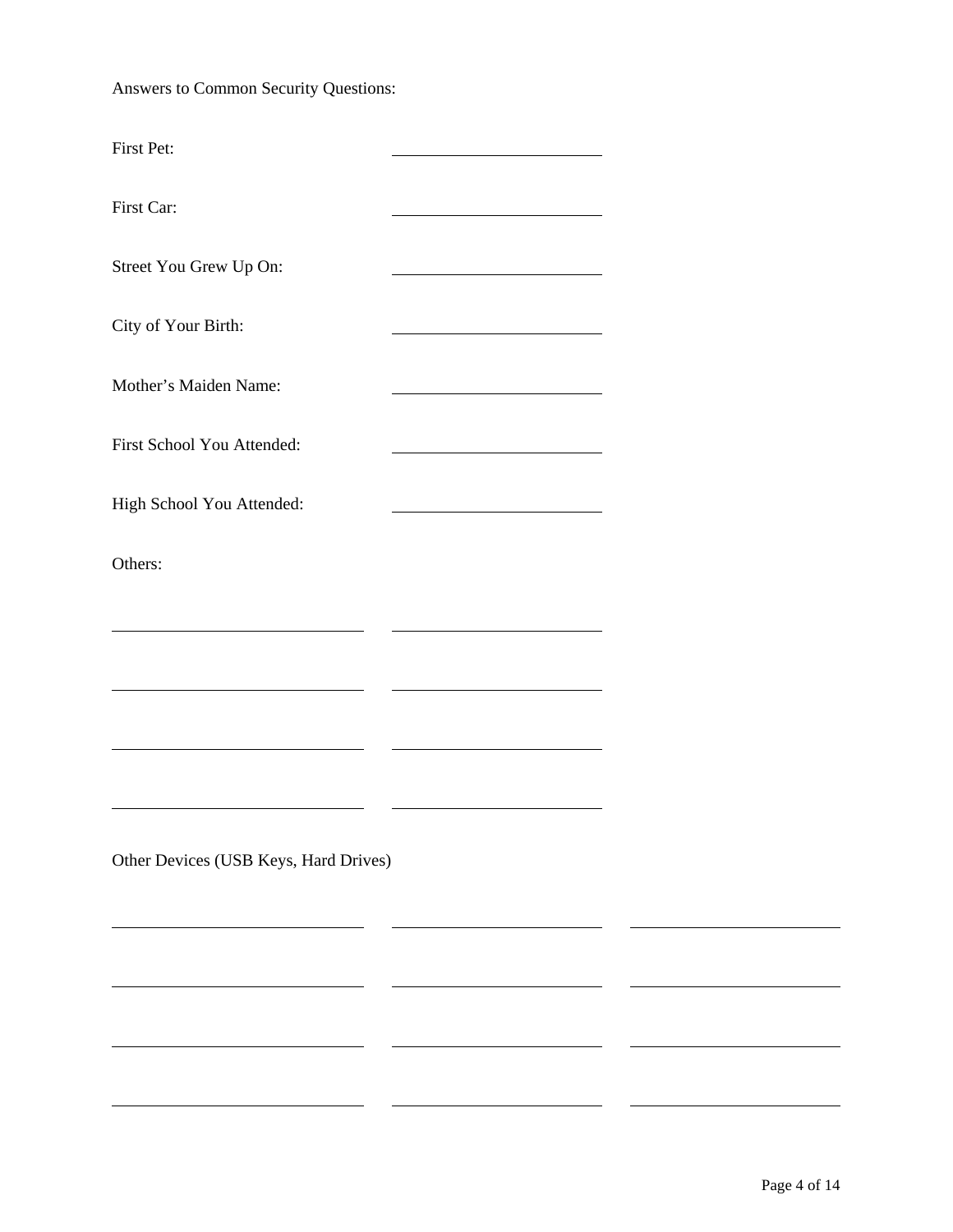### *E-Mail Accounts*

| <b>E-Mail Provider</b> | E-Mail Address                    | Password |
|------------------------|-----------------------------------|----------|
| Home E-Mail:           |                                   |          |
| Work E-Mail:           |                                   |          |
| Microsoft Hotmail:     |                                   |          |
| Yahoo! Mail:           |                                   |          |
| Google Gmail:          |                                   |          |
| Other:                 |                                   |          |
|                        |                                   |          |
|                        |                                   |          |
|                        | <b>Social Networking Accounts</b> |          |
| Service                | <b>User Name</b>                  | Password |
| Facebook:              |                                   |          |
| Linked In:             |                                   |          |
| Google+:               |                                   |          |
| MySpace:               |                                   |          |
| Twitter:               |                                   |          |
| Foursquare:            |                                   |          |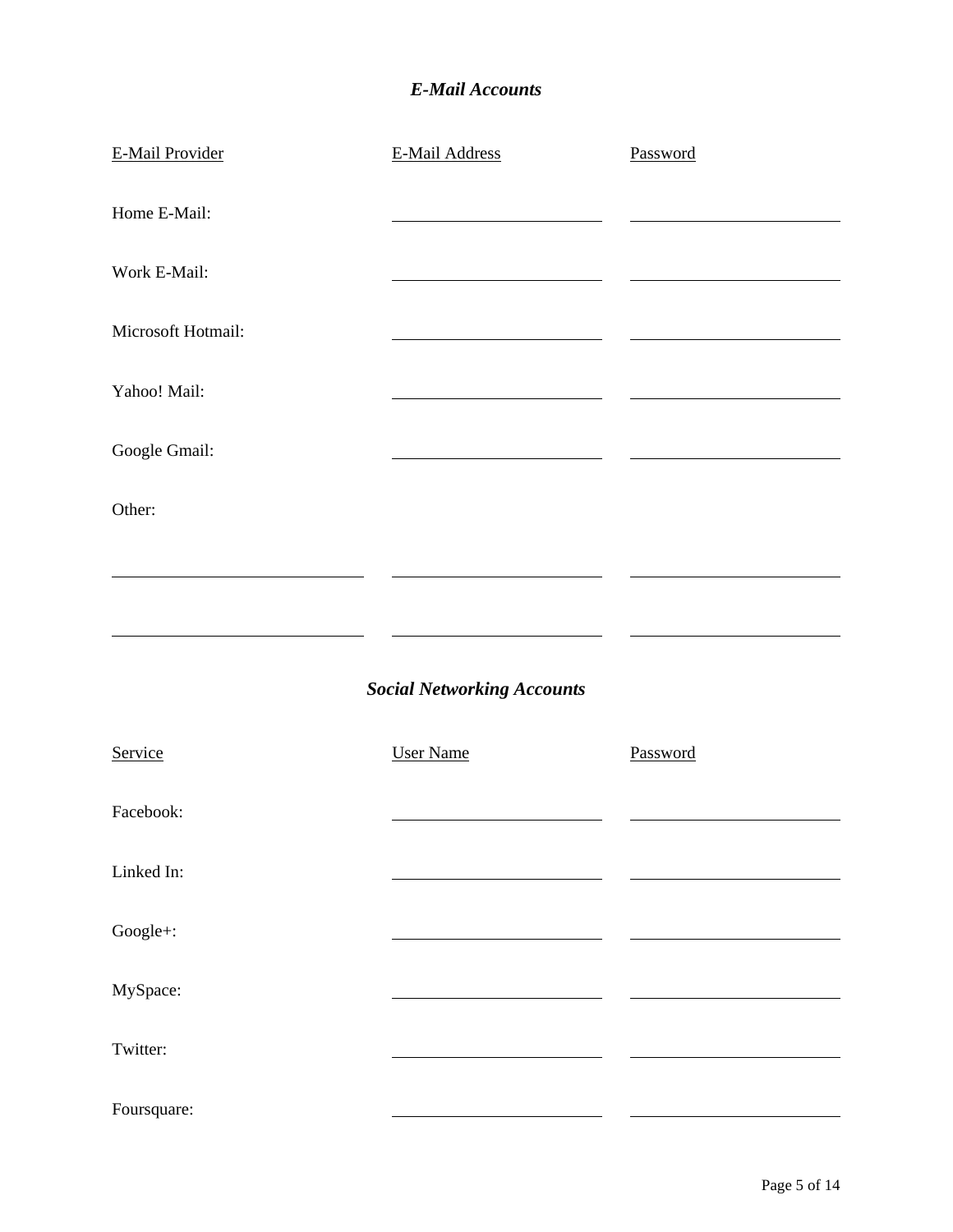Other:

l

## *Instant Messaging, Chat & Video Conference Accounts*

| Service                       | <b>User Name</b> | Password |
|-------------------------------|------------------|----------|
| Skype:                        |                  |          |
| <b>AOL</b> Instant Messenger: |                  |          |
| Microsoft Messenger:          |                  |          |
| Yahoo! Messenger:             |                  |          |
| ICQ:                          |                  |          |
| Google Talk:                  |                  |          |
| Jabber:                       |                  |          |
| Other:                        |                  |          |
|                               |                  |          |
|                               |                  |          |
|                               |                  |          |
|                               |                  |          |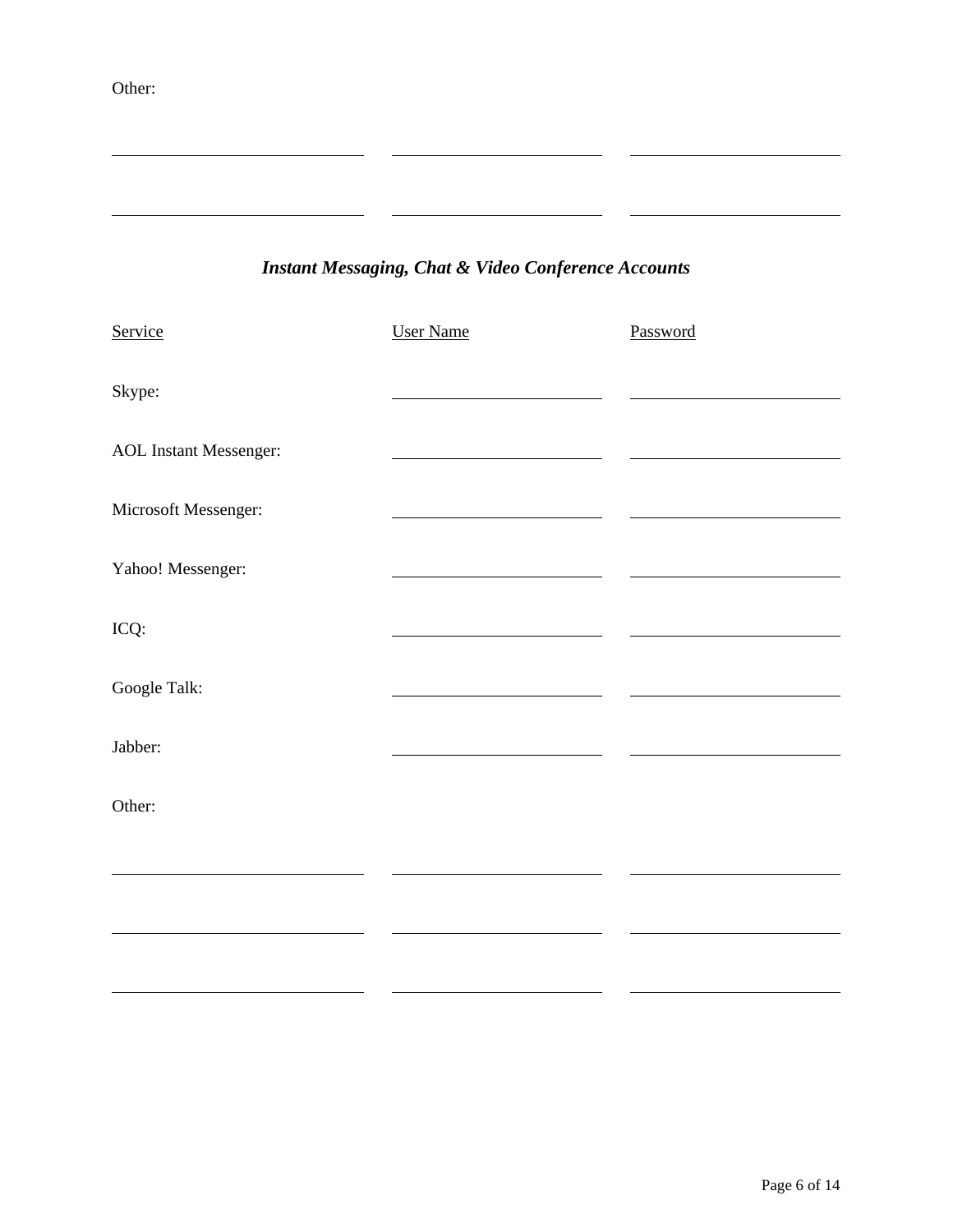#### *Financial Accounts*

| Intuit Quicken Software Password:  |                                                                                                                        |  |
|------------------------------------|------------------------------------------------------------------------------------------------------------------------|--|
|                                    |                                                                                                                        |  |
| Microsoft Money Software Password: | <u> 1989 - Johann Barn, fransk politik fotograf (d. 1989)</u>                                                          |  |
| Mint.com User Name & Password:     |                                                                                                                        |  |
| Bundle.com User Name & Password:   |                                                                                                                        |  |
| Tax Preparation Software Password: | <u> 1989 - Johann Stoff, deutscher Stoffen und der Stoffen und der Stoffen und der Stoffen und der Stoffen und der</u> |  |
|                                    |                                                                                                                        |  |
| Bank #1 Name & Web Address:        | <u> 1980 - John Barn Barn, amerikansk politiker (</u>                                                                  |  |
| User Name & Password:              |                                                                                                                        |  |
|                                    |                                                                                                                        |  |
| <b>ATM/Debit Card PIN:</b>         | <u> 1989 - Johann Barn, mars ann an t-Amhain an t-Amhain an t-Amhain an t-Amhain an t-Amhain an t-Amhain an t-Amh</u>  |  |
| ATM/Debit Card PIN:                |                                                                                                                        |  |
| Bank #2 Name & Web Address:        |                                                                                                                        |  |
| User Name & Password:              |                                                                                                                        |  |
| <b>ATM/Debit Card PIN:</b>         |                                                                                                                        |  |
| <b>ATM/Debit Card PIN:</b>         |                                                                                                                        |  |
|                                    |                                                                                                                        |  |
| Bank #3 Name & Web Address:        |                                                                                                                        |  |
| User Name & Password:              |                                                                                                                        |  |
| ATM/Debit Card PIN:                |                                                                                                                        |  |
|                                    |                                                                                                                        |  |
| ATM/Debit Card PIN:                |                                                                                                                        |  |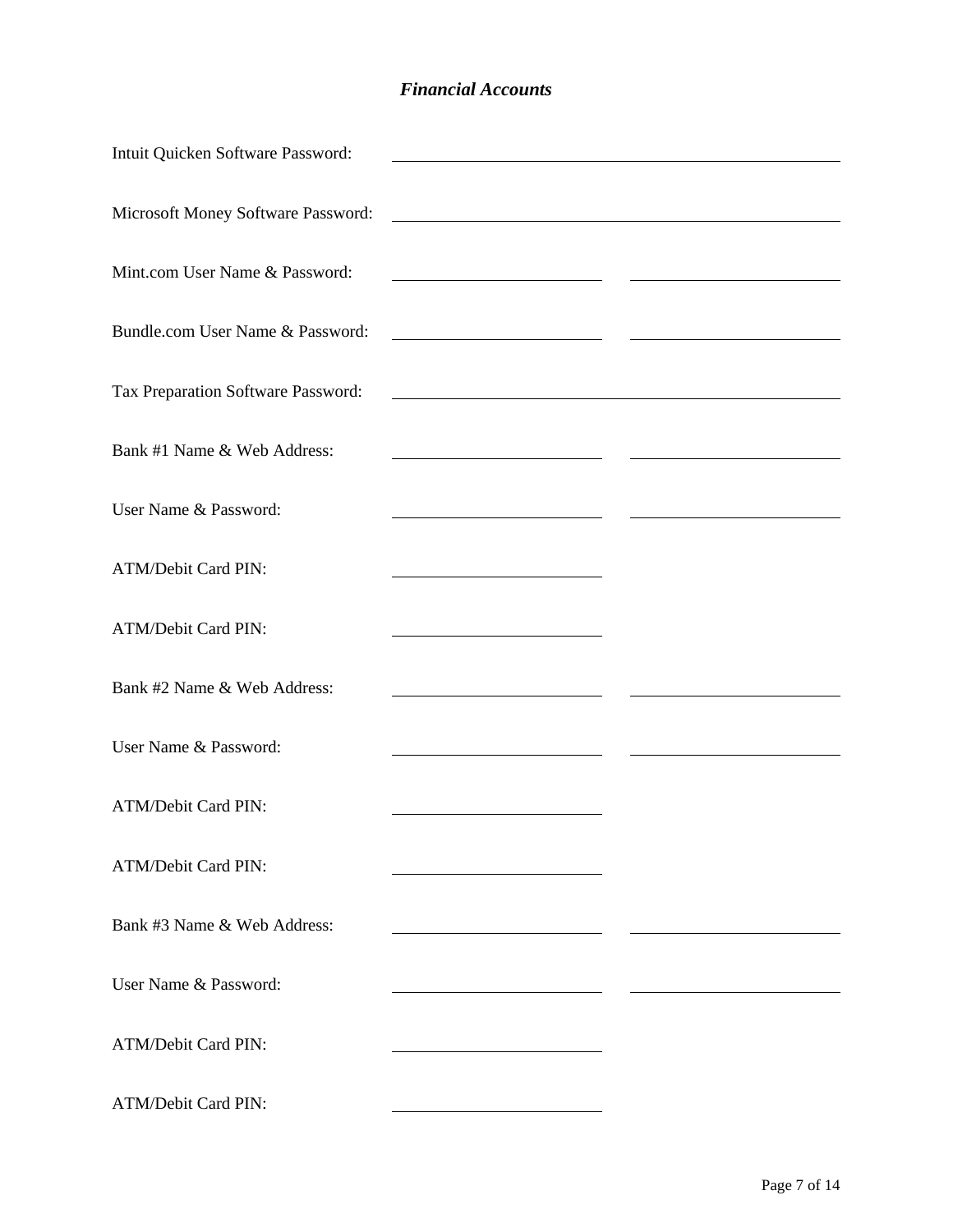| Brokerage #1 Name & Web Address: |                                                                                                                         |  |
|----------------------------------|-------------------------------------------------------------------------------------------------------------------------|--|
| User Name & Password:            |                                                                                                                         |  |
| ATM/Debit Card PIN:              |                                                                                                                         |  |
| ATM/Debit Card PIN:              | <u> 1980 - Johann Barn, mars ann an t-Amhain Aonaich an t-Aonaich an t-Aonaich ann an t-Aonaich ann an t-Aonaich</u>    |  |
| Brokerage #2 Name & Web Address: | <u> 1989 - Johann Barbara, martin a</u>                                                                                 |  |
| User Name & Password:            | <u> 1989 - Johann Barnett, fransk politiker (</u>                                                                       |  |
| ATM/Debit Card PIN:              |                                                                                                                         |  |
| ATM/Debit Card PIN:              |                                                                                                                         |  |
| Brokerage #3 Name & Web Address: | <u> 1989 - Johann Barbara, martin a</u>                                                                                 |  |
| User Name & Password:            |                                                                                                                         |  |
| <b>ATM/Debit Card PIN:</b>       |                                                                                                                         |  |
| ATM/Debit Card PIN:              |                                                                                                                         |  |
|                                  |                                                                                                                         |  |
| User Name & Password:            |                                                                                                                         |  |
| PIN:                             | <u> 1989 - Johann Stoff, deutscher Stoffen und der Stoffen und der Stoffen und der Stoffen und der Stoffen und der </u> |  |
|                                  |                                                                                                                         |  |
| User Name & Password:            |                                                                                                                         |  |
| PIN:                             |                                                                                                                         |  |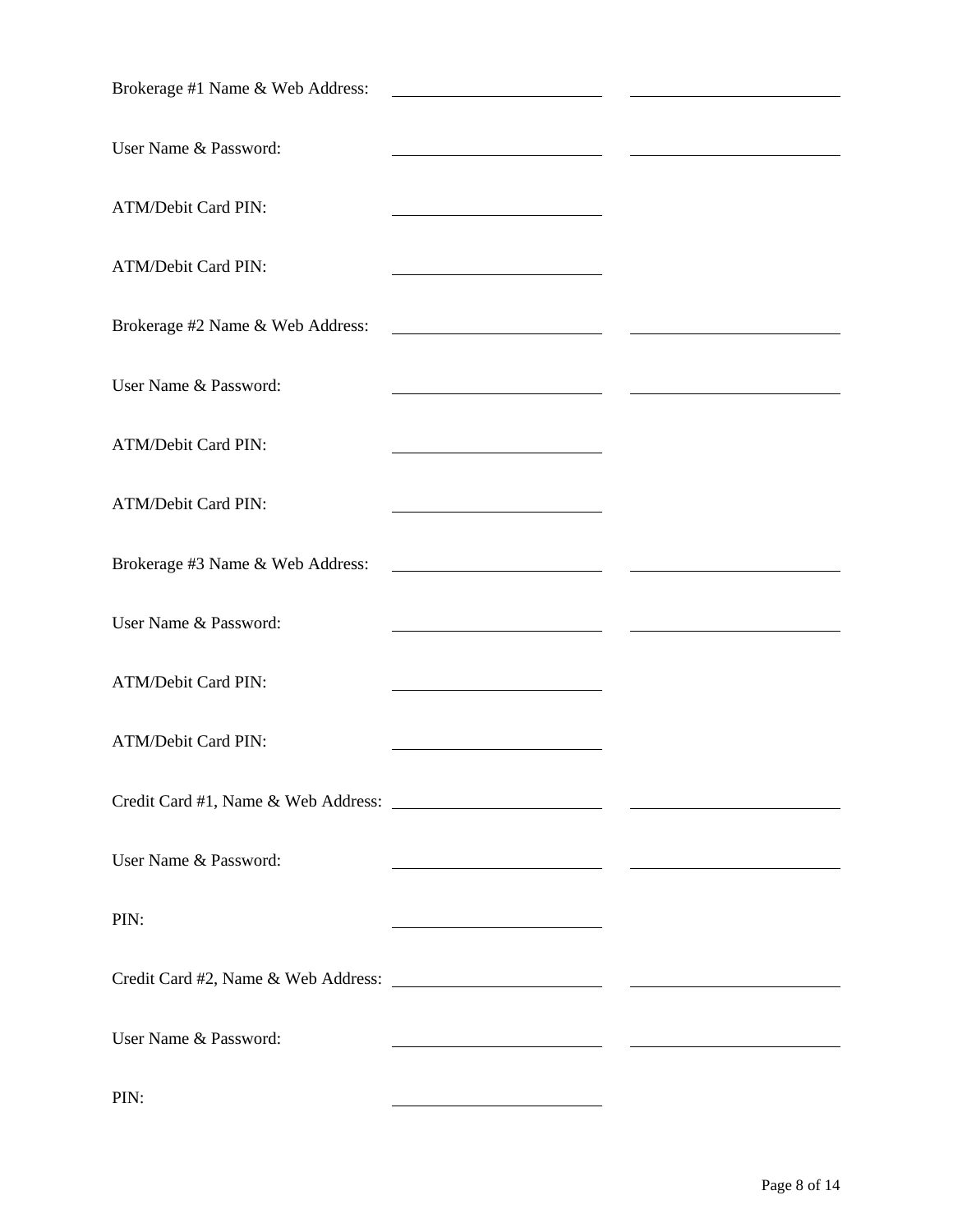| User Name & Password: |                                                                                                                        |  |
|-----------------------|------------------------------------------------------------------------------------------------------------------------|--|
| PIN:                  | <u> 1989 - Johann Stoff, deutscher Stoffen und der Stoffen und der Stoffen und der Stoffen und der Stoffen und der</u> |  |
|                       |                                                                                                                        |  |
| User Name & Password: |                                                                                                                        |  |
| PIN:                  | <u> 1980 - Johann Barn, mars eta bainar eta idazlea (</u>                                                              |  |
|                       |                                                                                                                        |  |
| User Name & Password: | <u> 1989 - Jan Samuel Barbara, político establecido de la propia de la propia de la propia de la propia de la p</u>    |  |
| PIN:                  | <u> 1989 - Johann Barn, mars et al. 1989 - Anna ann an t-Anna ann an t-Anna ann an t-Anna ann an t-Anna ann an t-</u>  |  |
|                       |                                                                                                                        |  |
| User Name & Password: |                                                                                                                        |  |
| PIN:                  | <u> 1989 - Johann Barn, mars an t-Amerikaansk komponist (</u>                                                          |  |
|                       |                                                                                                                        |  |
| User Name & Password: |                                                                                                                        |  |
| PIN:                  |                                                                                                                        |  |
| Other:                |                                                                                                                        |  |
|                       |                                                                                                                        |  |
|                       |                                                                                                                        |  |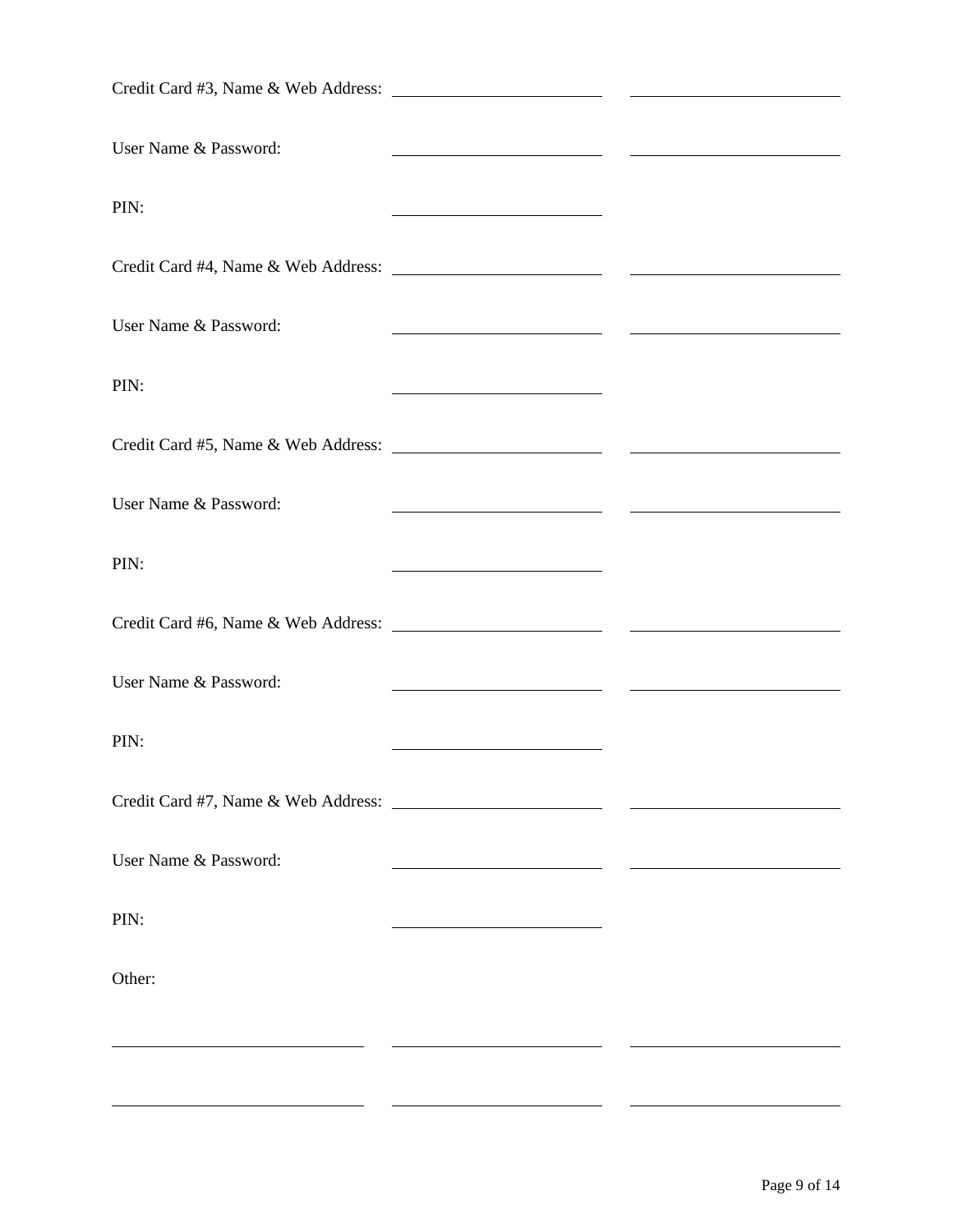## *Domain Names, Web Pages & Blogs*

| Domain Name & Registrar/Host | <b>User Name</b>               | Password |
|------------------------------|--------------------------------|----------|
|                              |                                |          |
|                              |                                |          |
|                              |                                |          |
|                              |                                |          |
|                              | <b>Online Storage Accounts</b> |          |
| Website                      | <b>User Name</b>               | Password |
| Apple iCloud:                |                                |          |
| Dropbox:                     |                                |          |
| Google Drive:                |                                |          |
| Microsoft SkyDrive:          |                                |          |
| Other:                       |                                |          |
|                              |                                |          |
|                              |                                |          |
|                              |                                |          |
|                              |                                |          |
|                              |                                |          |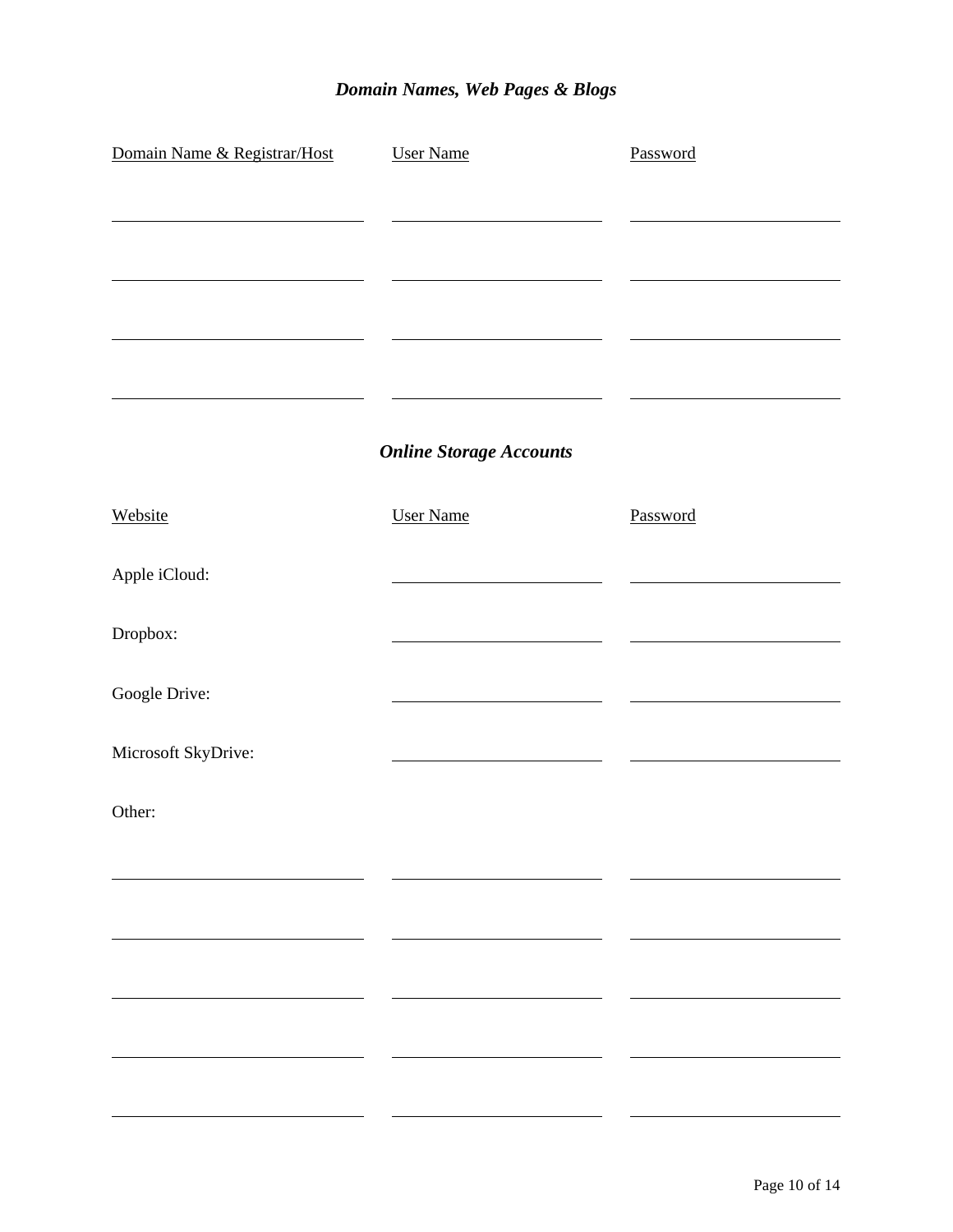## *Online Shopping & Auction Accounts*

| Website                  | <b>User Name</b> | Password |
|--------------------------|------------------|----------|
| Amazon:                  |                  |          |
| Barnes & Noble:          |                  |          |
| Craigslist:              |                  |          |
| Ebay:                    |                  |          |
| PayPal:                  |                  |          |
| Western Union:           |                  |          |
| Other:                   |                  |          |
|                          |                  |          |
|                          |                  |          |
|                          |                  |          |
|                          |                  |          |
|                          |                  |          |
|                          |                  |          |
|                          |                  |          |
| $\overline{\phantom{a}}$ |                  |          |
|                          |                  |          |
|                          |                  |          |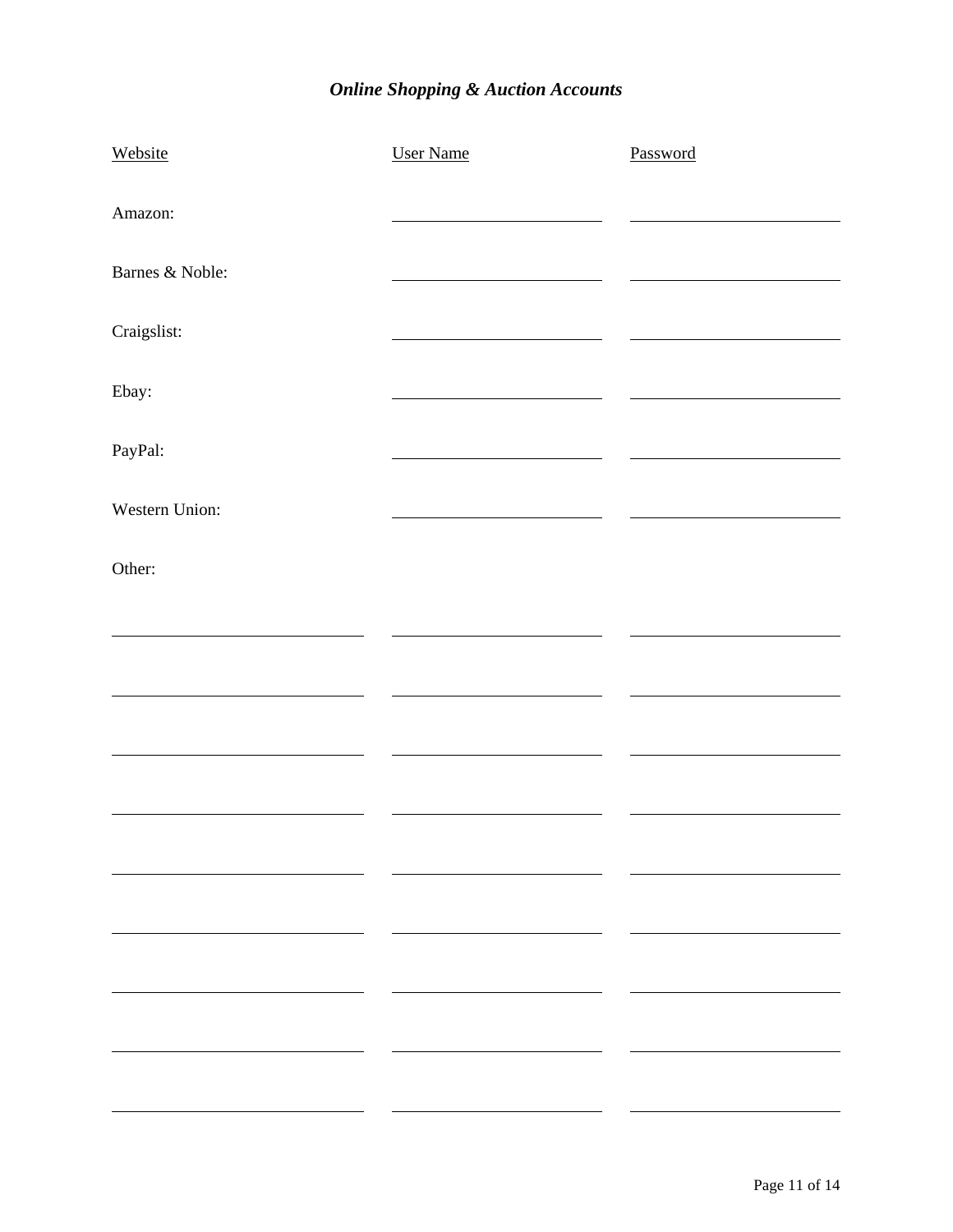#### *Video Games & Virtual Worlds*

| Website                          | <b>User Name</b>             | Password |
|----------------------------------|------------------------------|----------|
|                                  |                              |          |
|                                  |                              |          |
|                                  |                              |          |
|                                  |                              |          |
|                                  |                              |          |
|                                  |                              |          |
|                                  |                              |          |
|                                  |                              |          |
|                                  |                              |          |
|                                  | <b>Intellectual Property</b> |          |
| <b>Website or Other Location</b> | <b>User Name</b>             | Password |
| Flickr:                          |                              |          |
| Photobucket:                     |                              |          |
| SmugMug:                         |                              |          |
| YouTube:                         |                              |          |
| Vimeo:                           |                              |          |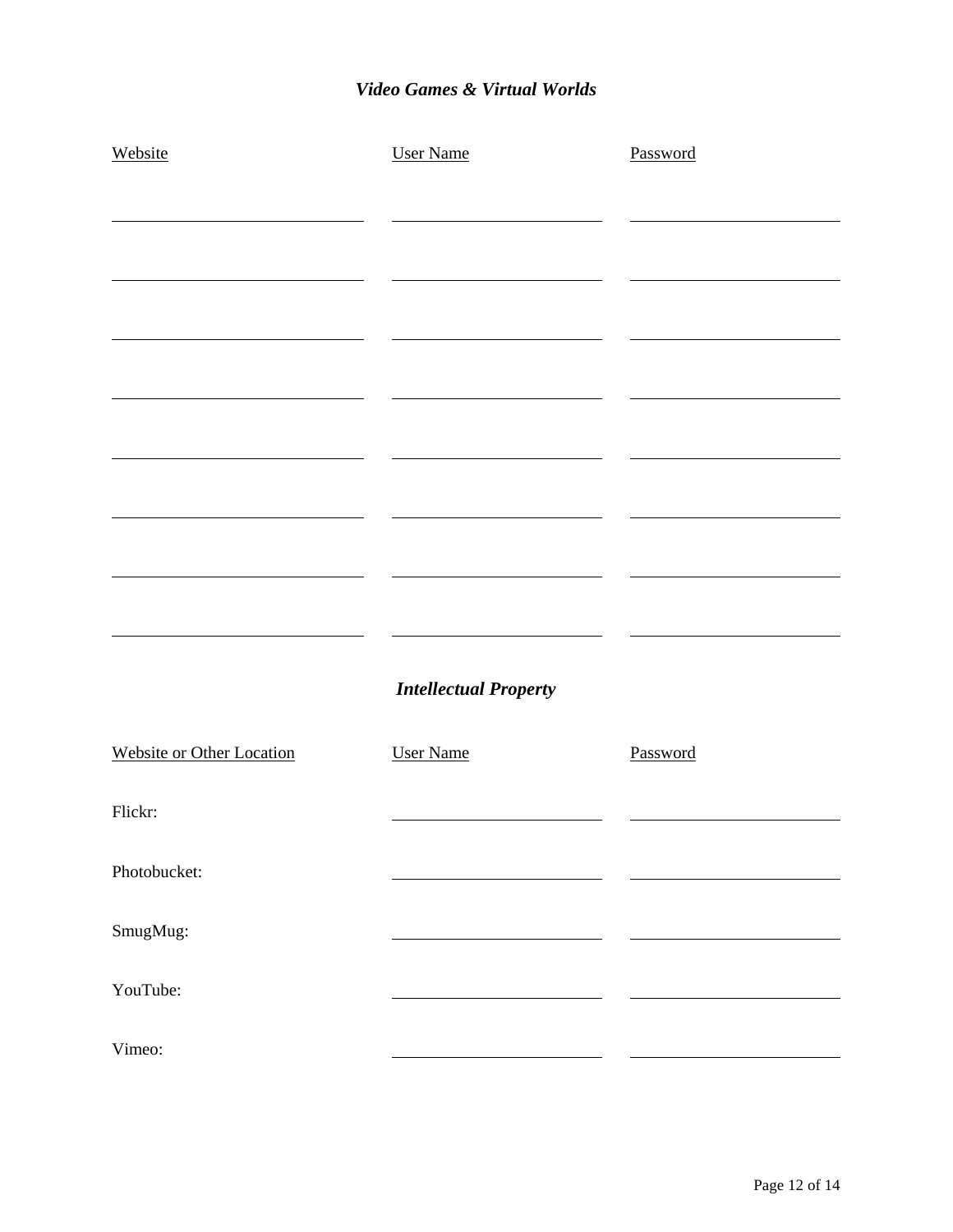Other:

|                      | Digital Music, eBook, Video & Other Media Accounts |          |
|----------------------|----------------------------------------------------|----------|
| Website              | <b>User Name</b>                                   | Password |
| Amazon Kindle/Prime: |                                                    |          |
| Apple iTunes:        |                                                    |          |
| Barnes & Noble Nook: |                                                    |          |
| Hulu:                |                                                    |          |
| Netflix:             |                                                    |          |

YouTube: